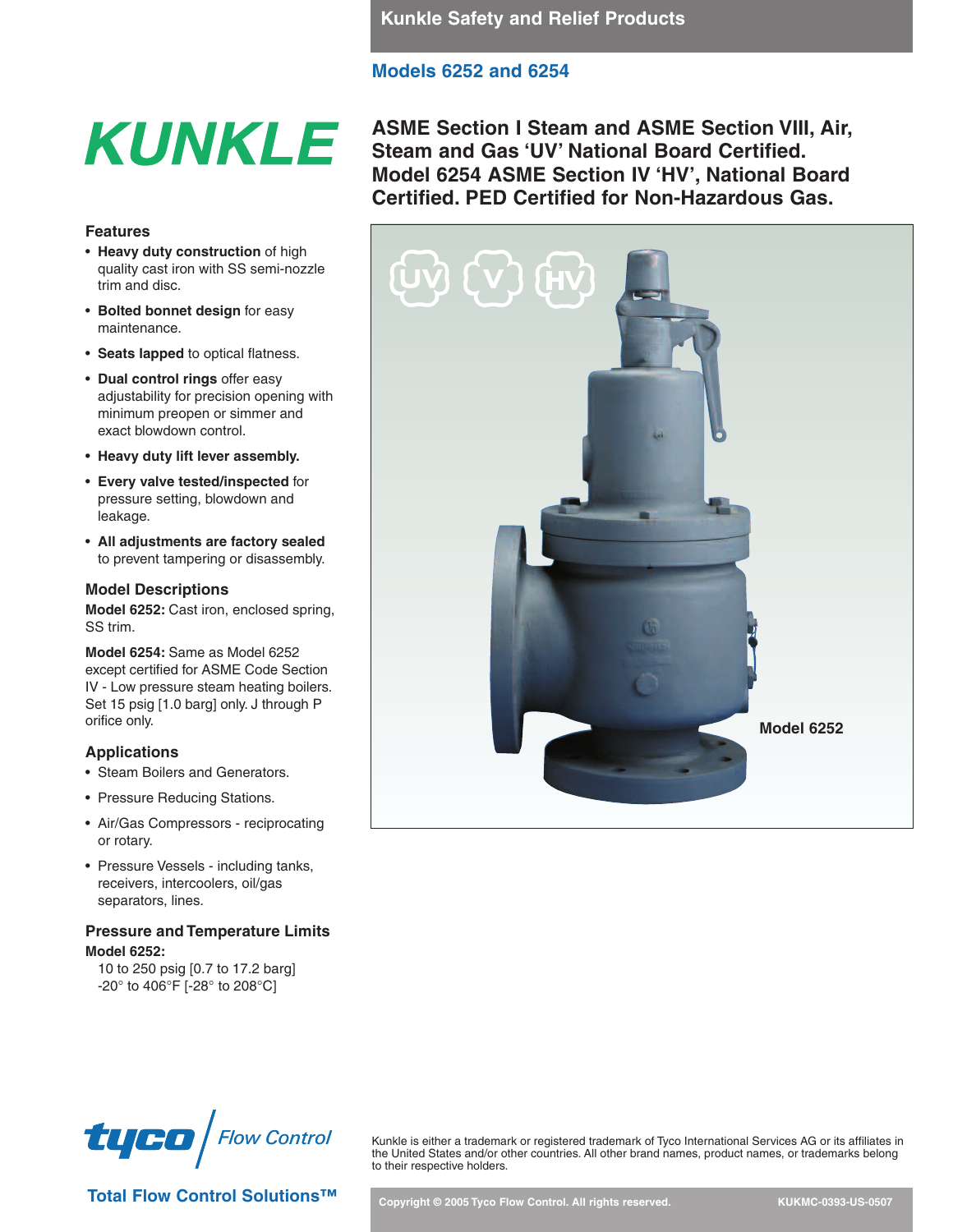### **Parts and Materials**

|                | <b>Models 6252 and 6254</b>       |                                           |
|----------------|-----------------------------------|-------------------------------------------|
| No.            | <b>Part Name</b>                  | <b>Material</b>                           |
| 1              | Body                              | Cast Iron, A126 CL A or B                 |
| $\overline{2}$ | Semi Nozzle                       | SS, SA351 CF8M                            |
| 3              | Warn Ring Locking Screw           | Brass, B16 H02                            |
| $\overline{4}$ | Warn Ring Locking Pin             | SS, A582 TY 416                           |
| 5              | Guide                             | Bronze, B584 C84400                       |
| 6              | <b>Guide Locking Screw</b>        | Brass, B16 H02                            |
| 7              | Guide Locking Pin                 | SS, A582 TY 416                           |
| 8              | Stem End                          | SS, A582 TY 416                           |
| 9              | <b>Spring Step</b>                | Brass, B16 H02                            |
| 10             | <b>Compression Screw</b>          | Brass, B16 H02                            |
| 11             | Lever                             | Iron, A536 65 45 12                       |
| 12             | <b>Compression Screw Lock Nut</b> | SS, SA479 316 SS                          |
| 13             | Lifting Disc Nut                  | Steel, A108 1018                          |
| 14             | Cap                               | Iron, A536 65 45 12                       |
| 15             | Lifting Disc                      | SS, SA479 316 SS                          |
| 16             | Lever Pin                         | Steel, A108 1018                          |
| 17             | Lever Pin Washer                  | Steel, A108 1018                          |
| 18             | Lever Cotter Pin                  | Steel, A108 1018                          |
| 19             | <b>Stem</b>                       | SS, A582 TY 416                           |
| 20             | Cap Set Screw                     | Steel, A108 1018                          |
| 21             | <b>Bonnet</b>                     | Cast Iron, A126 CL A or B                 |
| 22             | Spring                            | Steel, A229, Aluminum Coated <sup>2</sup> |
| 23             | <b>Bonnet Bolt</b>                | Steel, A193-B7/194-7                      |
| 24             | <b>Disc</b>                       | SS, SA479 316 SS                          |
| 25             | Warn Ring                         | Bronze, B584-C844003                      |
| 26             | <b>Gag Screw</b>                  | Steel, A108 1018 <sup>1</sup>             |
| 27             | <b>Wire Steal</b>                 | Lead Seal, Aluminum Wire <sup>1</sup>     |



- 1. Not shown on assembly.
- 2. SS A313-631 for 'J' orifice.
- 3. Brass B16-H02 for 'J' orifice.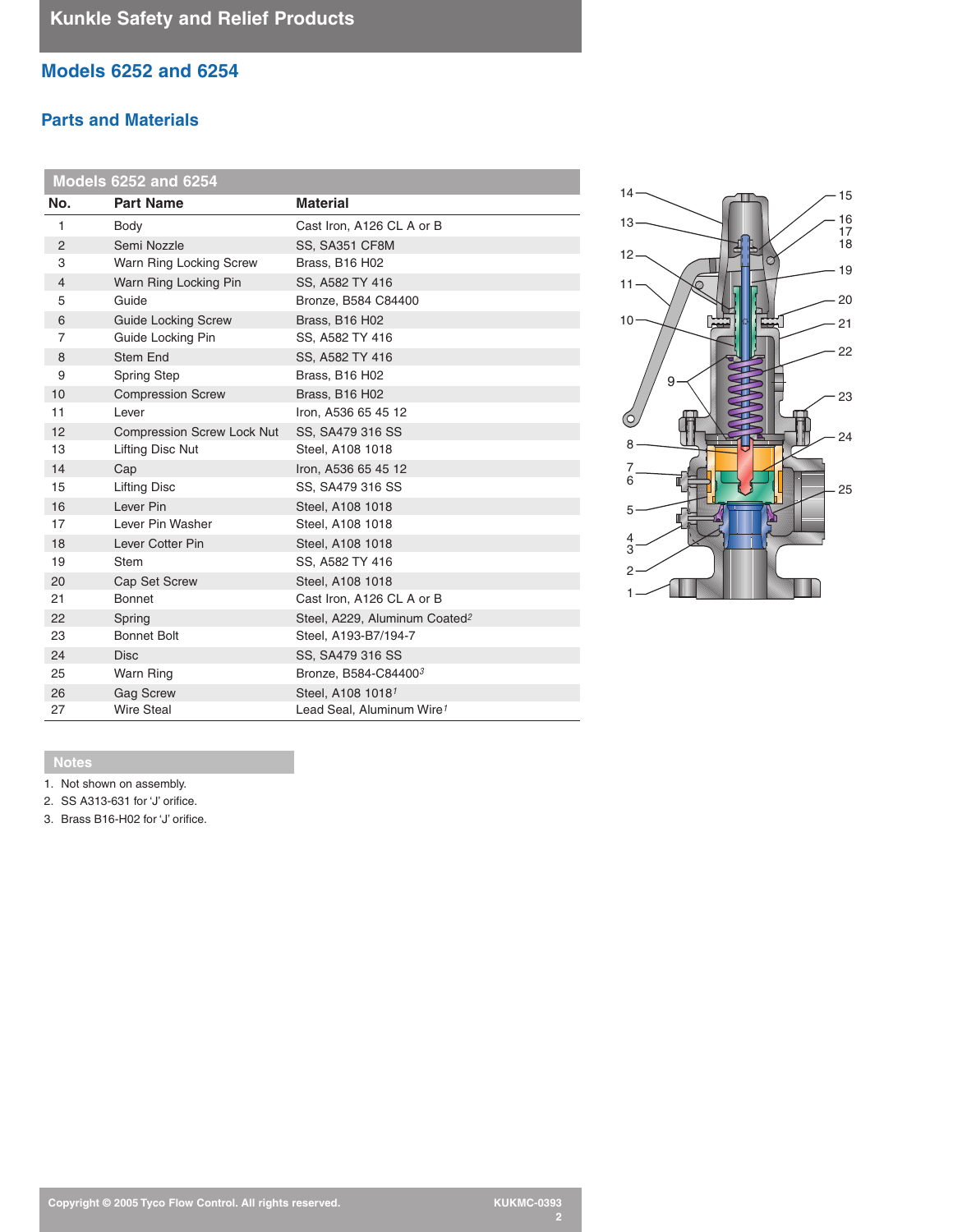# **Dimensions**

|                    | <b>Models 6252 and 6254</b> |                             |                                                            |                       |                                         |                 |         |     |                               |
|--------------------|-----------------------------|-----------------------------|------------------------------------------------------------|-----------------------|-----------------------------------------|-----------------|---------|-----|-------------------------------|
| Model <sup>1</sup> | <b>Orifice</b>              | Inlet <sup>2</sup>          | <b>Connections</b><br>ANSI Standard, in [mm]<br>Outlet $3$ | Α                     | <b>Valve Dimensions</b><br>in [mm]<br>в | C               |         | lb  | Approximate<br>Weight<br>[kg] |
| 625*AJG            | J                           | $[38.1]$ FPT<br>11/2        | $2^{1/2}$ [63.5] FPT                                       | $4^{1/4}$<br>[108.0]  | $3^{1/2}$<br>[88.9]                     | 18              | [457.2] | 40  | [18.2]                        |
| 625*FJG            | J                           | [38.1] F<br>11/2            | 2 <sup>1</sup> / <sub>2</sub> [63.5] FPT                   | [108.0]<br>$4^{1/4}$  | $3^{1/2}$<br>[88.9]                     | 18              | [457.2] | 40  | [18.2]                        |
| 625*FJH            | J                           | [50.8] F<br>2               | [63.5] FPT<br>$2^{1/2}$                                    | $4^{1/4}$<br>[108.0]  | $3^{1/2}$<br>[88.9]                     | 18              | [457.2] | 42  | [19.1]                        |
| 625*FJJ            | J                           | [63.5] F<br>$2^{1/2}$       | $[63.5]$ FPT<br>$2^{1/2}$                                  | [108.0]<br>$4^{1}/4$  | $3^{1/2}$<br>[88.9]                     | 18              | [457.2] | 45  | [20.5]                        |
| 625*AKH            | Κ                           | $[50.8]$ FPT<br>2           | $[76.2]$ FPT<br>3                                          | 45/8<br>[117.6]       | [101.6]<br>4                            | $18^{1/4}$      | [463.6] | 43  | [19.5]                        |
| 625*FKH            | K                           | [50.8] F<br>$\overline{2}$  | $[76.2]$ FPT<br>3                                          | [117.6]<br>$4^{5}/_8$ | [101.6]<br>4                            | $18^{1/4}$      | [463.6] | 52  | [23.6]                        |
| 625*FKJ            | Κ                           | [63.5] F<br>$2^{1/2}$       | 3<br>$[76.2]$ FPT                                          | 45/8<br>$[117.6]$     | 4<br>[101.6]                            | $18^{1/4}$      | [463.6] | 52  | [23.6]                        |
| 625*FKK            | K                           | [76.2] F<br>3               | $[76.2]$ FPT<br>3                                          | [117.6]<br>$4^{5}/8$  | [101.6]<br>$\overline{4}$               | $18^{1/4}$      | [463.6] | 55  | [25.0]                        |
| 625*ALJ            | L                           | $[63.5]$ FPT<br>$2^{1/2}$   | $[101.6]$ FPT<br>4                                         | $5^{1/2}$<br>[139.7]  | 413/16<br>[122.2]                       | $21^{1/2}$      | [546.1] | 74  | [33.6]                        |
| 625*FLJ            | L                           | [63.5] F<br>$2^{1/2}$       | $[101.6]$ FPT<br>4                                         | $5^{1/2}$<br>[139.7]  | $4^{13/16}$<br>[122.2]                  | $21^{1/2}$      | [546.1] | 82  | [37.3]                        |
| 625*FLK            | L                           | 3<br>[76.2] F               | $[101.6]$ FPT<br>4                                         | $5^{1/2}$<br>[139.7]  | $4^{13/16}$<br>[122.2]                  | $21^{1/2}$      | [546.1] | 86  | [39.1]                        |
| 625*FLM            | L                           | [101.6] F<br>$\overline{4}$ | $[101.6]$ FPT<br>4                                         | $5^{1/2}$<br>[139.7]  | $4^{13/16}$<br>[122.2]                  | $21^{1/2}$      | [546.1] | 97  | [44.1]                        |
| 625*AMK            | M                           | $[76.2]$ FPT<br>3           | $[101.6]$ FPT<br>4                                         | $5^{5}/8$<br>[142.7]  | $5^{1/8}$<br>[130.0]                    | $21^{11/16}$    | [550.9] | 90  | [40.9]                        |
| 625*FMK            | M                           | [76.2] F<br>3               | $[101.6]$ FPT<br>4                                         | [142.7]<br>$5^{5}/8$  | $5^{1/8}$<br>[130.0]                    | $21^{11/16}$    | [550.9] | 100 | [45.5]                        |
| 625*FMM            | M                           | [101.6] F<br>4              | [101.6] FPT<br>4                                           | $5^{5}/8$<br>[142.7]  | $5^{1/8}$<br>[130.0]                    | $21^{11/16}$    | [550.9] | 107 | [48.6]                        |
| 625*KNM            | N                           | [101.6] F<br>$\overline{4}$ | [152.4] F<br>6                                             | [171.5]<br>$6^{3/4}$  | $7^{1/4}$<br>[184.2]                    | $22^{1/2}$      | [571.5] | 197 | [89.5]                        |
| 625*KPM            | P                           | $[101.6]$ F<br>4            | 6<br>[152.4] F                                             | [171.5]<br>$6^{3/4}$  | $7^{1/4}$<br>[184.2]                    | $25^{13}/_{16}$ | [655.6] | 197 | [89.5]                        |
| 625*KQP            | Q                           | [152.4] F<br>6              | [203.2] F<br>8                                             | $9^{1/4}$<br>[234.9]  | 10<br>[254.0]                           | $39^{1/8}$      | [993.8] | 493 | [224.0]                       |
| 625*KRP            | R                           | 6<br>[152.4] F              | 8<br>[203.2] F                                             | $9^{1/4}$<br>[234.9]  | 10<br>[254.0]                           | $39^{1/8}$      | [993.8] | 507 | [230.0]                       |

- 1. Replace asterisk with desired model number.
- 2. Inlet Flanges are ANSI B16. 1-250#.
- 3. Outlet Flanges are ANSI B16. 1-125#.

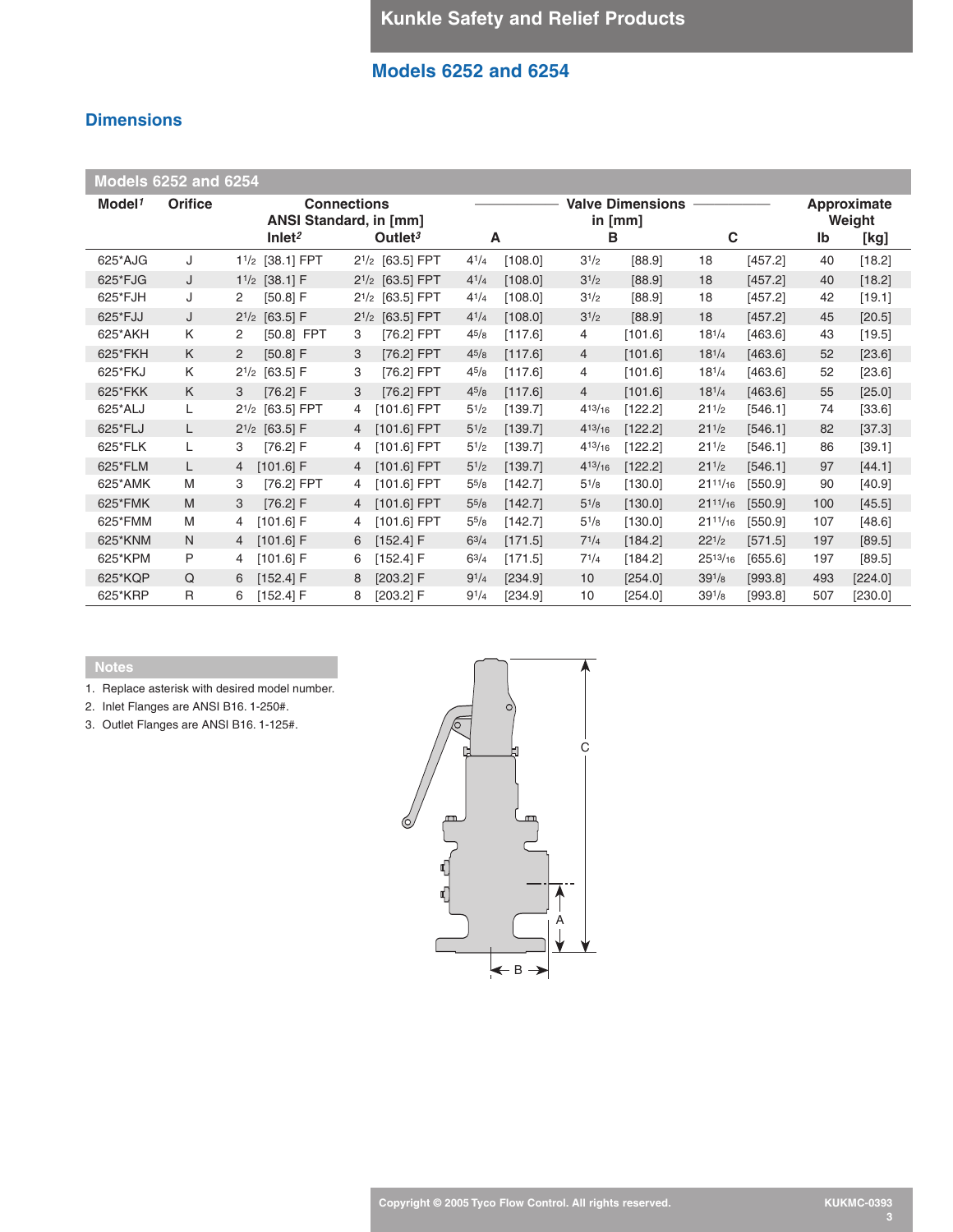### **Capacities for Model 6252**

| Non-code <sup>1</sup> and ASME Section VIII Air, (English, SCFM) |              |              |              |                               |              |              |                         |                         |
|------------------------------------------------------------------|--------------|--------------|--------------|-------------------------------|--------------|--------------|-------------------------|-------------------------|
| <b>Set Pressure</b>                                              |              |              |              | Orifice, Area in <sup>2</sup> |              |              |                         |                         |
| (psig)                                                           | J<br>(1.414) | K<br>(2.022) | L<br>(3.138) | М<br>(3.960)                  | N<br>(4.774) | P<br>(7.018) | $\mathbf Q$<br>(12.155) | $\mathsf R$<br>(17.600) |
| 10                                                               | 582          | 833          | 1292         | 1631                          | 1966         | 3129         | 5005                    | 7247                    |
| 15                                                               | 744          | 1064         | 1652         | 2084                          | 2513         | 3694         | 6397                    | 9263                    |
| 20                                                               | 858          | 1227         | 1904         | 2403                          | 2897         | 4258         | 7375                    | 10679                   |
| 25                                                               | 972          | 1390         | 2157         | 2722                          | 3281         | 4823         | 8354                    | 12096                   |
| 30                                                               | 1086         | 1552         | 2409         | 3040                          | 3665         | 5388         | 9332                    | 13512                   |
| 35                                                               | 1211         | 1731         | 2687         | 3391                          | 4088         | 6009         | 10408                   | 15070                   |
| 40                                                               | 1336         | 1910         | 2965         | 3741                          | 4510         | 6630         | 11484                   | 16628                   |
| 45                                                               | 1461         | 2089         | 3242         | 4092                          | 4933         | 7252         | 12560                   | 18186                   |
| 50                                                               | 1586         | 2268         | 3520         | 4442                          | 5356         | 7873         | 13636                   | 19744                   |
| 55                                                               | 1711         | 2447         | 3798         | 4793                          | 5778         | 8494         | 14712                   | 21302                   |
| 60                                                               | 1837         | 2626         | 4076         | 5143                          | 6201         | 9115         | 15788                   | 22860                   |
| 65                                                               | 1962         | 2805         | 4354         | 5494                          | 6623         | 9737         | 16864                   | 24418                   |
| 70                                                               | 2087         | 2984         | 4631         | 5845                          | 7046         | 10358        | 17939                   | 25976                   |
| 75                                                               | 2212         | 3163         | 4909         | 6195                          | 7469         | 10979        | 19015                   | 27534                   |
| 80                                                               | 2337         | 3342         | 5187         | 6546                          | 7891         | 11600        | 20091                   | 29092                   |
| 90                                                               | 2588         | 3700         | 5742         | 7247                          | 8736         | 12843        | 22243                   | 32208                   |
| 100                                                              | 2838         | 4058         | 6298         | 7948                          | 9582         | 14085        | 24395                   | 35324                   |
| 110                                                              | 3088         | 4416         | 6854         | 8649                          | 10427        | 15328        | 26547                   | 38440                   |
| 120                                                              | 3339         | 4774         | 7409         | 9350                          | 11272        | 16570        | 28699                   | 41555                   |
| 130                                                              | 3589         | 5132         | 7965         | 10051                         | 12117        | 17813        | 30851                   | 44671                   |
| 140                                                              | 3839         | 5490         | 8520         | 10752                         | 12962        | 19055        | 33003                   | 47787                   |
| 150                                                              | 4090         | 5848         | 9076         | 11453                         | 13808        | 20298        | 35155                   | 50903                   |
| 160                                                              | 4340         | 6206         | 9631         | 12154                         | 14653        | 21540        | 37307                   | 54019                   |
| 170                                                              | 4590         | 6564         | 10187        | 12855                         | 15498        | 22783        | 39459                   | 57135                   |
| 180                                                              | 4841         | 6922         | 10743        | 13557                         | 16343        | 24025        | 41611                   | 60251                   |
| 190                                                              | 5091         | 7280         | 11298        | 14258                         | 17188        | 25268        | 43763                   | 63367                   |
| 200                                                              | 5341         | 7638         | 11854        | 14959                         | 18034        | 26510        | 45915                   | 66483                   |
| 210                                                              | 5592         | 7996         | 12409        | 15660                         | 18879        | 27753        | 48067                   | 69599                   |
| 220                                                              | 5842         | 8354         | 12965        | 16361                         | 19724        | 28995        | 50219                   | 72715                   |
| 230                                                              | 6092         | 8712         | 13520        | 17062                         | 20569        | 30238        | 52371                   | 75831                   |
| 240                                                              | 6343         | 9070         | 14076        | 17763                         | 21414        | 31480        | 54523                   | 78947                   |
| 250                                                              | 6593         | 9428         | 14631        | 18464                         | 22260        | 32723        | 56675                   | 82063                   |

### **Note**

1. No code stamp or 'NB' on nameplate below 15 psig set.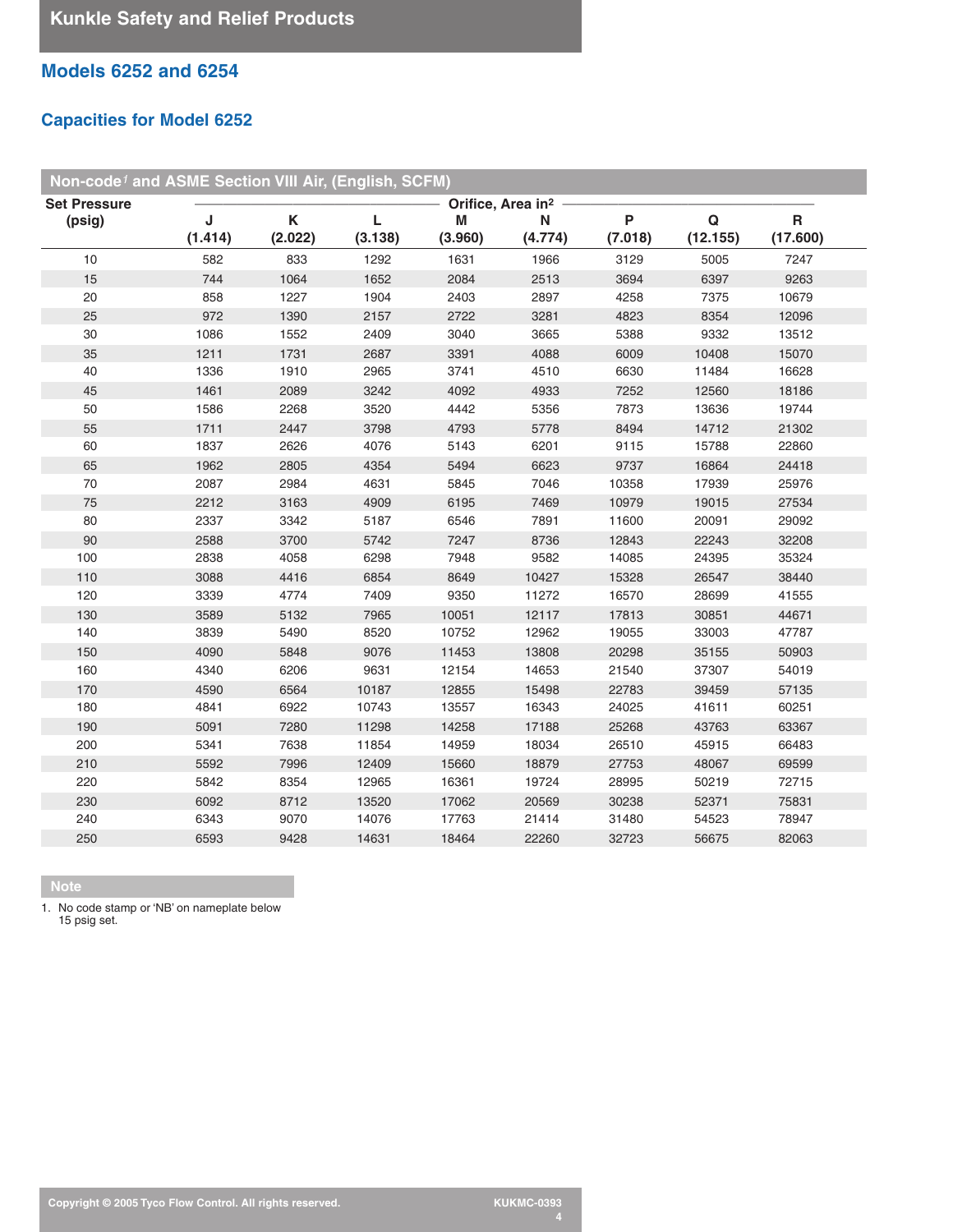### **Capacities for Model 6252**

| Non-code <sup>1</sup> and ASME Section VIII Air, [Metric, Nm <sup>3</sup> /h] |              |               |               |               |                               |               |               |                          |
|-------------------------------------------------------------------------------|--------------|---------------|---------------|---------------|-------------------------------|---------------|---------------|--------------------------|
| <b>Set Pressure</b>                                                           |              |               |               |               | Orifice, Area cm <sup>2</sup> |               |               |                          |
| [barg]                                                                        | J<br>[9.135] | K<br>[13.045] | L<br>[20.245] | M<br>[25.548] | N<br>[30.581]                 | P<br>[45.277] | Q<br>[78.419] | $\mathsf R$<br>[113.548] |
| 1.0                                                                           | 1148         | 1639          | 2543          | 3210          | 3842                          | 5688          | 9852          | 14265                    |
| 1.5                                                                           | 1445         | 2063          | 3201          | 4040          | 4836                          | 7160          | 12400         | 17955                    |
| 2.0                                                                           | 1710         | 2442          | 3790          | 4783          | 5725                          | 8476          | 14680         | 21256                    |
| 2.5                                                                           | 1999         | 2854          | 4429          | 5590          | 6691                          | 9906          | 17157         | 24842                    |
| 3.0                                                                           | 2291         | 3271          | 5077          | 6407          | 7668                          | 11354         | 19664         | 28473                    |
| 3.5                                                                           | 2583         | 3688          | 5724          | 7224          | 8646                          | 12802         | 22172         | 32104                    |
| 4.0                                                                           | 2875         | 4106          | 6371          | 8040          | 9624                          | 14250         | 24680         | 35735                    |
| 4.5                                                                           | 3167         | 4523          | 7019          | 8857          | 10602                         | 15697         | 27187         | 39366                    |
| 5.0                                                                           | 3459         | 4940          | 7666          | 9674          | 11580                         | 17145         | 29695         | 42997                    |
| 5.5                                                                           | 3751         | 5357          | 8314          | 10491         | 12558                         | 18593         | 32203         | 46628                    |
| 6.0                                                                           | 4044         | 5774          | 8961          | 11308         | 13536                         | 20041         | 34710         | 50259                    |
| 6.5                                                                           | 4336         | 6191          | 9608          | 12125         | 14514                         | 21489         | 37218         | 53890                    |
| 7.0                                                                           | 4628         | 6608          | 10256         | 12942         | 15492                         | 22937         | 39726         | 57521                    |
| 7.5                                                                           | 4920         | 7026          | 10903         | 13759         | 16469                         | 24384         | 42233         | 61152                    |
| 8.0                                                                           | 5212         | 7443          | 11551         | 14576         | 17447                         | 25832         | 44741         | 64783                    |
| 8.5                                                                           | 5504         | 7860          | 12198         | 15393         | 18425                         | 27280         | 47249         | 68414                    |
| 9.0                                                                           | 5796         | 8277          | 12845         | 16210         | 19403                         | 28728         | 49756         | 72045                    |
| 9.5                                                                           | 6088         | 8694          | 13493         | 17027         | 20381                         | 30176         | 52264         | 75676                    |
| 10.0                                                                          | 6381         | 9111          | 14140         | 17844         | 21359                         | 31624         | 54772         | 79307                    |
| 10.5                                                                          | 6673         | 9528          | 14787         | 18661         | 22337                         | 33072         | 57279         | 82938                    |
| 11.0                                                                          | 6965         | 9946          | 15435         | 19478         | 23315                         | 34519         | 59787         | 86569                    |
| 11.5                                                                          | 7257         | 10363         | 16082         | 20295         | 24293                         | 35967         | 62294         | 90200                    |
| 12.0                                                                          | 7549         | 10780         | 16730         | 21112         | 25270                         | 37415         | 64802         | 93831                    |
| 12.5                                                                          | 7841         | 11197         | 17377         | 21929         | 26248                         | 38863         | 67310         | 97462                    |
| 13.0                                                                          | 8133         | 11614         | 18024         | 22746         | 27226                         | 40311         | 69817         | 101093                   |
| 13.5                                                                          | 8426         | 12031         | 18672         | 23563         | 28204                         | 41759         | 72325         | 104724                   |
| 14.0                                                                          | 8718         | 12449         | 19319         | 24380         | 29182                         | 43207         | 74833         | 108355                   |
| 14.5                                                                          | 9010         | 12866         | 19967         | 25197         | 30160                         | 44654         | 77340         | 111986                   |
| 15.0                                                                          | 9302         | 13283         | 20614         | 26014         | 31138                         | 46102         | 79848         | 115617                   |
| 15.5                                                                          | 9594         | 13700         | 21261         | 26831         | 32116                         | 47550         | 82356         | 119248                   |
| 16.0                                                                          | 9886         | 14117         | 21909         | 27648         | 33094                         | 48998         | 84863         | 122879                   |
| 17.2                                                                          | 10587        | 15118         | 23462         | 29608         | 35440                         | 52473         | 90882         | 131593                   |

1. No code stamp or 'NB' on nameplate below 1.1 barg set.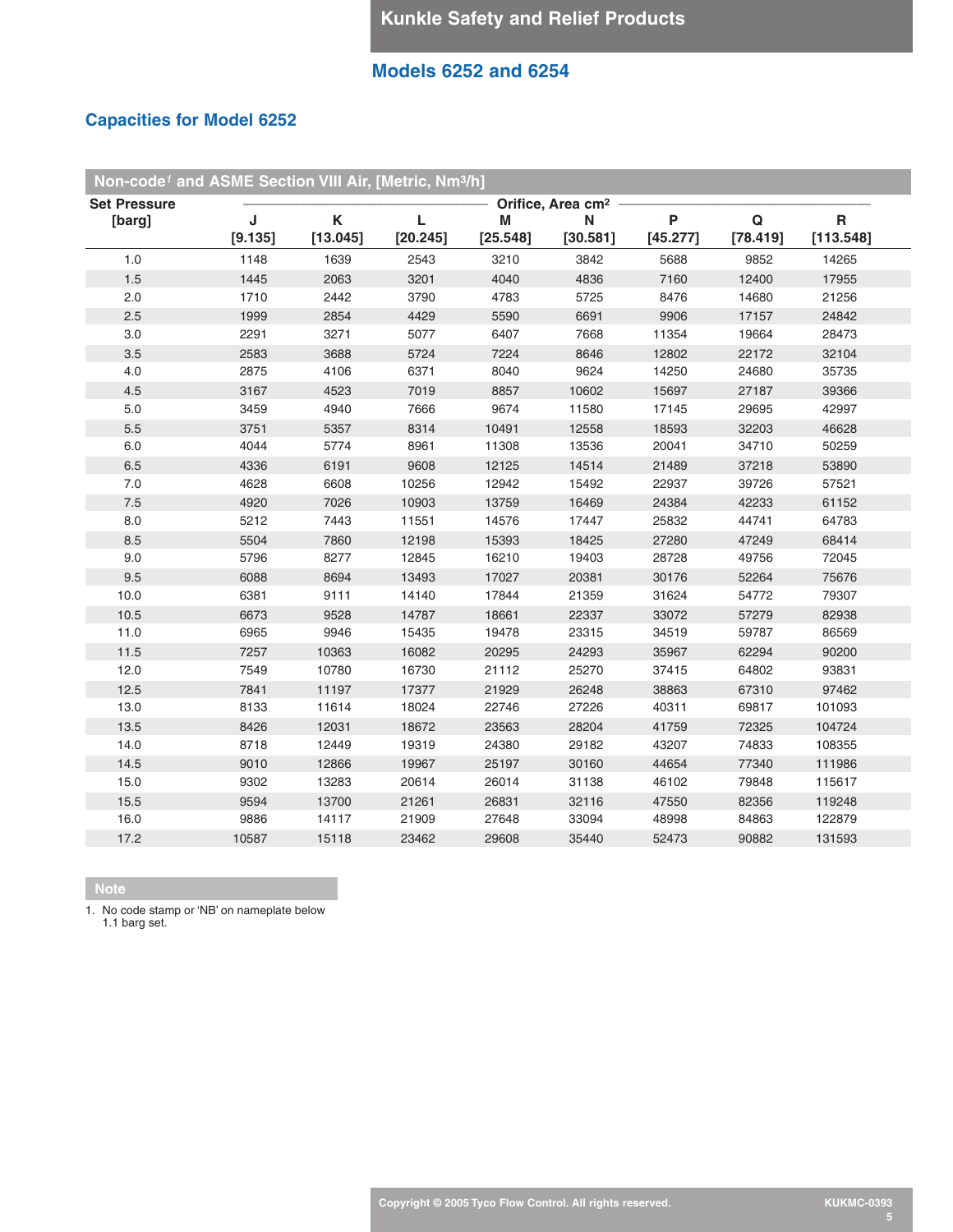### **Capacities for Model 6252**

| Non-code <sup>1</sup> and ASME Section VIII Steam, (English, Ib/h) |         |         |         |                               |         |         |             |             |
|--------------------------------------------------------------------|---------|---------|---------|-------------------------------|---------|---------|-------------|-------------|
| <b>Set Pressure</b>                                                |         |         |         | Orifice, Area in <sup>2</sup> |         |         |             |             |
| (psig)                                                             | J       | K       | L       | М                             | N       | P       | $\mathbf Q$ | $\mathsf R$ |
|                                                                    | (1.414) | (2.022) | (3.138) | (3.960)                       | (4.774) | (7.018) | (12.155)    | (17.600)    |
| 10                                                                 | 1775    | 2538    | 3938    | 4970                          | 5991    | 8807    | 15254       | 22087       |
| 15                                                                 | 2091    | 2990    | 4640    | 5855                          | 7059    | 10377   | 17972       | 26023       |
| 20                                                                 | 2410    | 3447    | 5349    | 6751                          | 8138    | 11963   | 20720       | 30002       |
| 25                                                                 | 2730    | 3904    | 6059    | 7646                          | 9217    | 13550   | 23468       | 33981       |
| 30                                                                 | 3050    | 4361    | 6768    | 8541                          | 10297   | 15137   | 26217       | 37961       |
| 35                                                                 | 3401    | 4864    | 7549    | 9526                          | 11484   | 16882   | 29239       | 42338       |
| 40                                                                 | 3753    | 5367    | 8329    | 10511                         | 12671   | 18627   | 32262       | 46715       |
| 45                                                                 | 4105    | 5870    | 9109    | 11496                         | 13859   | 20373   | 35285       | 51092       |
| 50                                                                 | 4456    | 6373    | 9890    | 12480                         | 15046   | 22118   | 38308       | 55469       |
| 55                                                                 | 4808    | 6875    | 10670   | 13465                         | 16233   | 23863   | 41331       | 59846       |
| 60                                                                 | 5160    | 7378    | 11451   | 14450                         | 17420   | 25609   | 44354       | 64223       |
| 65                                                                 | 5511    | 7881    | 12231   | 15435                         | 18608   | 27354   | 47377       | 68600       |
| 70                                                                 | 5863    | 8384    | 13011   | 16420                         | 19795   | 29099   | 50399       | 72977       |
| 75                                                                 | 6215    | 8887    | 13792   | 17405                         | 20982   | 30845   | 53422       | 77354       |
| 80                                                                 | 6566    | 9390    | 14572   | 18389                         | 22169   | 32590   | 56445       | 81731       |
| 90                                                                 | 7270    | 10395   | 16133   | 20359                         | 24544   | 36081   | 62491       | 90485       |
| 100                                                                | 7973    | 11401   | 17694   | 22329                         | 26918   | 39571   | 68537       | 99239       |
| 110                                                                | 8676    | 12407   | 19255   | 24298                         | 29293   | 43062   | 74582       | 107993      |
| 120                                                                | 9380    | 13413   | 20815   | 26268                         | 31668   | 46553   | 80628       | 116747      |
| 130                                                                | 10083   | 14418   | 22376   | 28238                         | 34042   | 50043   | 86674       | 125501      |
| 140                                                                | 10786   | 15424   | 23937   | 30207                         | 36417   | 53534   | 92720       | 134255      |
| 150                                                                | 11489   | 16430   | 25498   | 32177                         | 38791   | 57025   | 98765       | 143009      |
| 160                                                                | 12193   | 17435   | 27059   | 34147                         | 41166   | 60515   | 104811      | 151763      |
| 170                                                                | 12896   | 18441   | 28619   | 36116                         | 43540   | 64006   | 110857      | 160517      |
| 180                                                                | 13599   | 19447   | 30180   | 38086                         | 45915   | 67497   | 116903      | 169271      |
| 190                                                                | 14303   | 20453   | 31741   | 40056                         | 48289   | 70987   | 122948      | 178025      |
| 200                                                                | 15006   | 21458   | 33302   | 42025                         | 50664   | 74478   | 128994      | 186779      |
| 210                                                                | 15709   | 22464   | 34863   | 43995                         | 53038   | 77969   | 135040      | 195533      |
| 220                                                                | 16413   | 23470   | 36423   | 45965                         | 55413   | 81459   | 141086      | 204287      |
| 230                                                                | 17116   | 24475   | 37984   | 47934                         | 57787   | 84950   | 147131      | 213041      |
| 240                                                                | 17819   | 25481   | 39545   | 49904                         | 60162   | 88441   | 153177      | 221795      |
| 250                                                                | 18523   | 26487   | 41106   | 51873                         | 62536   | 91931   | 159223      | 230549      |

### **Note**

1. No code stamp or 'NB' on nameplate below 15 psig set.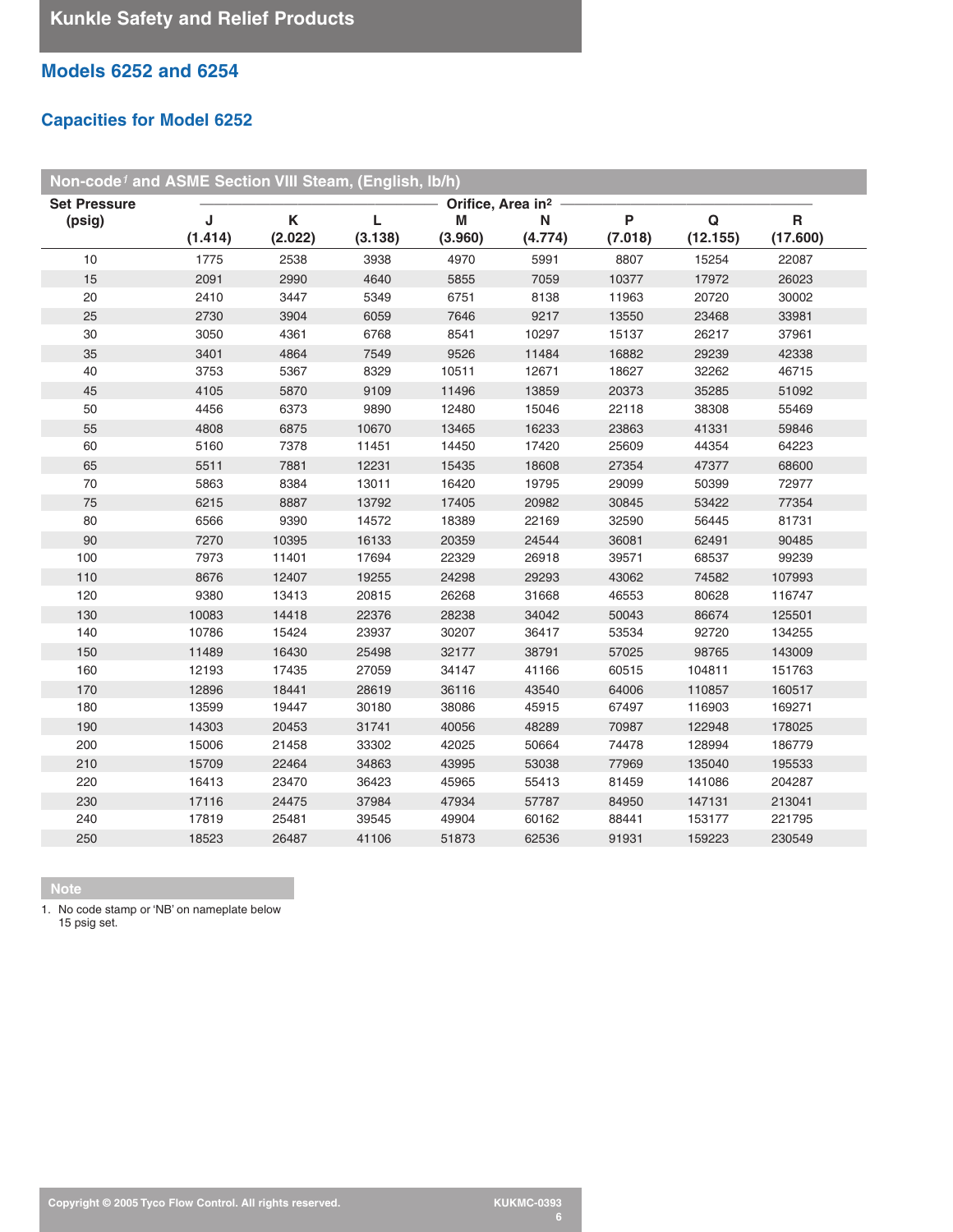### **Capacities for Model 6252**

| Non-code <sup>1</sup> and ASME Section VIII Steam, [Metric, kg/h] |         |          |          |                               |          |          |          |             |
|-------------------------------------------------------------------|---------|----------|----------|-------------------------------|----------|----------|----------|-------------|
| <b>Set Pressure</b>                                               |         |          |          | Orifice, Area cm <sup>2</sup> |          |          |          |             |
| [barg]                                                            | J       | K        | L        | M                             | N        | P        | Q        | $\mathsf R$ |
|                                                                   | [9.135] | [13.045] | [20.245] | [25.548]                      | [30.581] | [45.277] | [78.419] | [113.548]   |
| 1.0                                                               | 945     | 1350     | 2095     | 2644                          | 3164     | 4685     | 8115     | 11750       |
| 1.5                                                               | 1145    | 1635     | 2538     | 3203                          | 3834     | 5676     | 9831     | 14235       |
| 2.0                                                               | 1356    | 1936     | 3005     | 3792                          | 4539     | 6720     | 11638    | 16852       |
| 2.5                                                               | 1585    | 2263     | 3512     | 4431                          | 5304     | 7854     | 13602    | 19696       |
| 3.0                                                               | 1816    | 2593     | 4025     | 5079                          | 6080     | 9001     | 15590    | 22574       |
| 3.5                                                               | 2048    | 2924     | 4538     | 5727                          | 6855     | 10149    | 17578    | 25453       |
| 4.0                                                               | 2279    | 3255     | 5051     | 6375                          | 7630     | 11297    | 19567    | 28332       |
| 4.5                                                               | 2511    | 3586     | 5565     | 7022                          | 8406     | 12445    | 21555    | 31210       |
| 5.0                                                               | 2743    | 3916     | 6078     | 7670                          | 9181     | 13593    | 23543    | 34089       |
| 5.5                                                               | 2974    | 4247     | 6591     | 8318                          | 9956     | 14741    | 25531    | 36968       |
| 6.0                                                               | 3206    | 4578     | 7104     | 8965                          | 10731    | 15889    | 27519    | 39846       |
| 6.5                                                               | 3437    | 4909     | 7618     | 9613                          | 11507    | 17037    | 29507    | 42725       |
| $7.0\,$                                                           | 3669    | 5239     | 8131     | 10261                         | 12282    | 18185    | 31495    | 45604       |
| 7.5                                                               | 3901    | 5570     | 8644     | 10909                         | 13057    | 19332    | 33483    | 48483       |
| 8.0                                                               | 4132    | 5901     | 9157     | 11556                         | 13833    | 20480    | 35471    | 51361       |
| 8.5                                                               | 4364    | 6231     | 9671     | 12204                         | 14608    | 21628    | 37459    | 54240       |
| 9.0                                                               | 4595    | 6562     | 10184    | 12852                         | 15383    | 22776    | 39448    | 57119       |
| 9.5                                                               | 4827    | 6893     | 10697    | 13499                         | 16158    | 23924    | 41436    | 59997       |
| 10.0                                                              | 5059    | 7224     | 11211    | 14147                         | 16934    | 25072    | 43424    | 62876       |
| 10.5                                                              | 5290    | 7554     | 11724    | 14795                         | 17709    | 26220    | 45412    | 65755       |
| 11.0                                                              | 5522    | 7885     | 12237    | 15443                         | 18484    | 27368    | 47400    | 68633       |
| 11.5                                                              | 5753    | 8216     | 12750    | 16090                         | 19260    | 28515    | 49388    | 71512       |
| 12.0                                                              | 5985    | 8546     | 13264    | 16738                         | 20035    | 29663    | 51376    | 74391       |
| 12.5                                                              | 6217    | 8877     | 13777    | 17386                         | 20810    | 30811    | 53364    | 77270       |
| 13.0                                                              | 6448    | 9208     | 14290    | 18033                         | 21585    | 31959    | 55352    | 80148       |
| 13.5                                                              | 6680    | 9539     | 14803    | 18681                         | 22361    | 33107    | 57341    | 83027       |
| 14.0                                                              | 6912    | 9869     | 15317    | 19329                         | 23136    | 34255    | 59329    | 85906       |
| 14.5                                                              | 7143    | 10200    | 15830    | 19976                         | 23911    | 35403    | 61317    | 88784       |
| 15.0                                                              | 7375    | 10531    | 16343    | 20624                         | 24687    | 36551    | 63305    | 91663       |
| 15.5                                                              | 7606    | 10862    | 16856    | 21272                         | 25462    | 37699    | 65293    | 94542       |
| 16.0                                                              | 7838    | 11192    | 17370    | 21920                         | 26237    | 38846    | 67281    | 97420       |
| 17.2                                                              | 8394    | 11986    | 18601    | 23474                         | 28098    | 41601    | 72052    | 104329      |

1. No code stamp or 'NB' on nameplate below 1.1 barg set.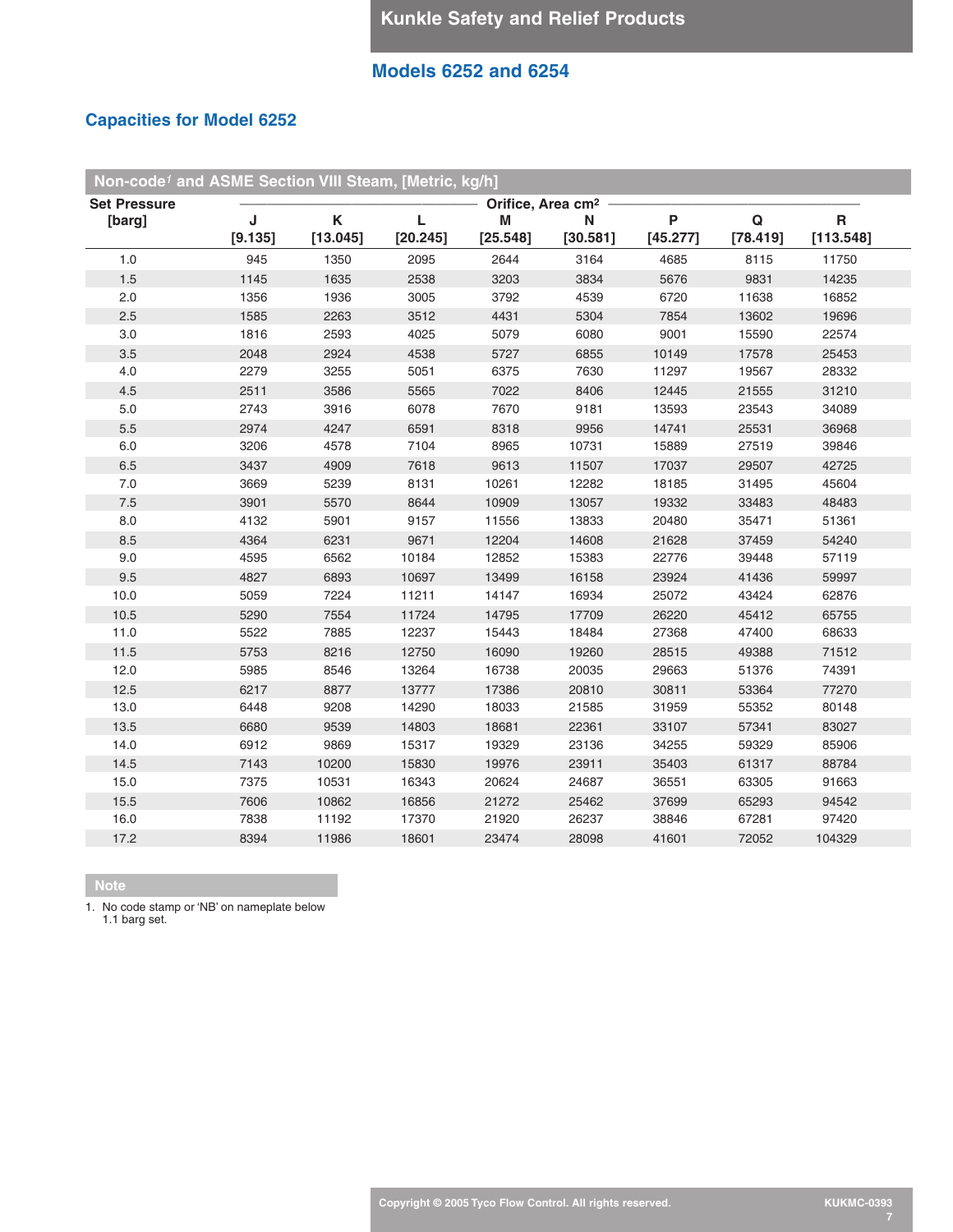# **Capacities for Model 6252**

| Non-code and ASME Section I Steam, (English, Ib/h) |
|----------------------------------------------------|
|----------------------------------------------------|

| <b>Set Pressure</b> |         |         |         |         | Orifice, Area in <sup>2</sup> |         |             |          |
|---------------------|---------|---------|---------|---------|-------------------------------|---------|-------------|----------|
| (psig)              | J       | K       | L       | M       | N                             | P       | $\mathbf Q$ | R        |
|                     | (1.414) | (2.022) | (3.138) | (3.960) | (4.774)                       | (7.018) | (12.155)    | (17.600) |
| 15                  | 2025    | 2895    | 4494    | 5671    | 6836                          | 10050   | 17406       | 25203    |
| 20                  | 2344    | 3352    | 5202    | 6565    | 7915                          | 11635   | 20151       | 29178    |
| 25                  | 2664    | 3809    | 5911    | 7460    | 8993                          | 13220   | 22897       | 33153    |
| 30                  | 2983    | 4266    | 6620    | 8354    | 10071                         | 14805   | 25642       | 37129    |
| 35                  | 3302    | 4722    | 7329    | 9248    | 11149                         | 16390   | 28387       | 41104    |
| 40                  | 3622    | 5179    | 8037    | 10143   | 12228                         | 17975   | 31133       | 45079    |
| 45                  | 3941    | 5636    | 8746    | 11037   | 13306                         | 19560   | 33878       | 49054    |
| 50                  | 4260    | 6092    | 9455    | 11932   | 14384                         | 21146   | 36624       | 53030    |
| 55                  | 4580    | 6549    | 10164   | 12826   | 15463                         | 22731   | 39369       | 57005    |
| 60                  | 4899    | 7006    | 10872   | 13721   | 16541                         | 24316   | 42114       | 60980    |
| 65                  | 5219    | 7462    | 11581   | 14615   | 17619                         | 25901   | 44860       | 64955    |
| 70                  | 5544    | 7928    | 12304   | 15527   | 18719                         | 27518   | 47660       | 69010    |
| 75                  | 5873    | 8399    | 13034   | 16449   | 19830                         | 29150   | 50488       | 73150    |
| 80                  | 6202    | 8869    | 13764   | 17370   | 20940                         | 30783   | 53316       | 77199    |
| 90                  | 6860    | 9810    | 15224   | 19212   | 23161                         | 34048   | 58971       | 85388    |
| 100                 | 7518    | 10751   | 16684   | 21055   | 25383                         | 37314   | 64627       | 93577    |
| 110                 | 8176    | 11692   | 18144   | 22897   | 27604                         | 40579   | 70282       | 101766   |
| 120                 | 8834    | 12632   | 19604   | 24740   | 29825                         | 43845   | 75938       | 109955   |
| 130                 | 9492    | 13573   | 21065   | 26582   | 32047                         | 47110   | 81593       | 118144   |
| 140                 | 10150   | 14514   | 22525   | 28425   | 34268                         | 50375   | 87249       | 126333   |
| 150                 | 10808   | 15455   | 23985   | 30267   | 36489                         | 53641   | 92904       | 134522   |
| 160                 | 11466   | 16396   | 25445   | 32110   | 38710                         | 56906   | 98560       | 142711   |
| 170                 | 12123   | 17336   | 26905   | 33952   | 40932                         | 60171   | 104215      | 150900   |
| 180                 | 12781   | 18277   | 28365   | 35795   | 43153                         | 63437   | 109871      | 159089   |
| 190                 | 13439   | 19218   | 29825   | 37638   | 45374                         | 66702   | 115526      | 167278   |
| 200                 | 14097   | 20159   | 31285   | 39480   | 47595                         | 69967   | 121182      | 175467   |
| 210                 | 14755   | 21100   | 32745   | 41323   | 49817                         | 73233   | 126837      | 183656   |
| 220                 | 15413   | 22040   | 34205   | 43165   | 52038                         | 76498   | 132493      | 191845   |
| 230                 | 16071   | 22981   | 35665   | 45008   | 54259                         | 79763   | 138148      | 200034   |
| 240                 | 16729   | 23922   | 37125   | 46850   | 56480                         | 83029   | 143804      | 208223   |
| 250                 | 17387   | 24863   | 38585   | 48693   | 58702                         | 86294   | 149459      | 216412   |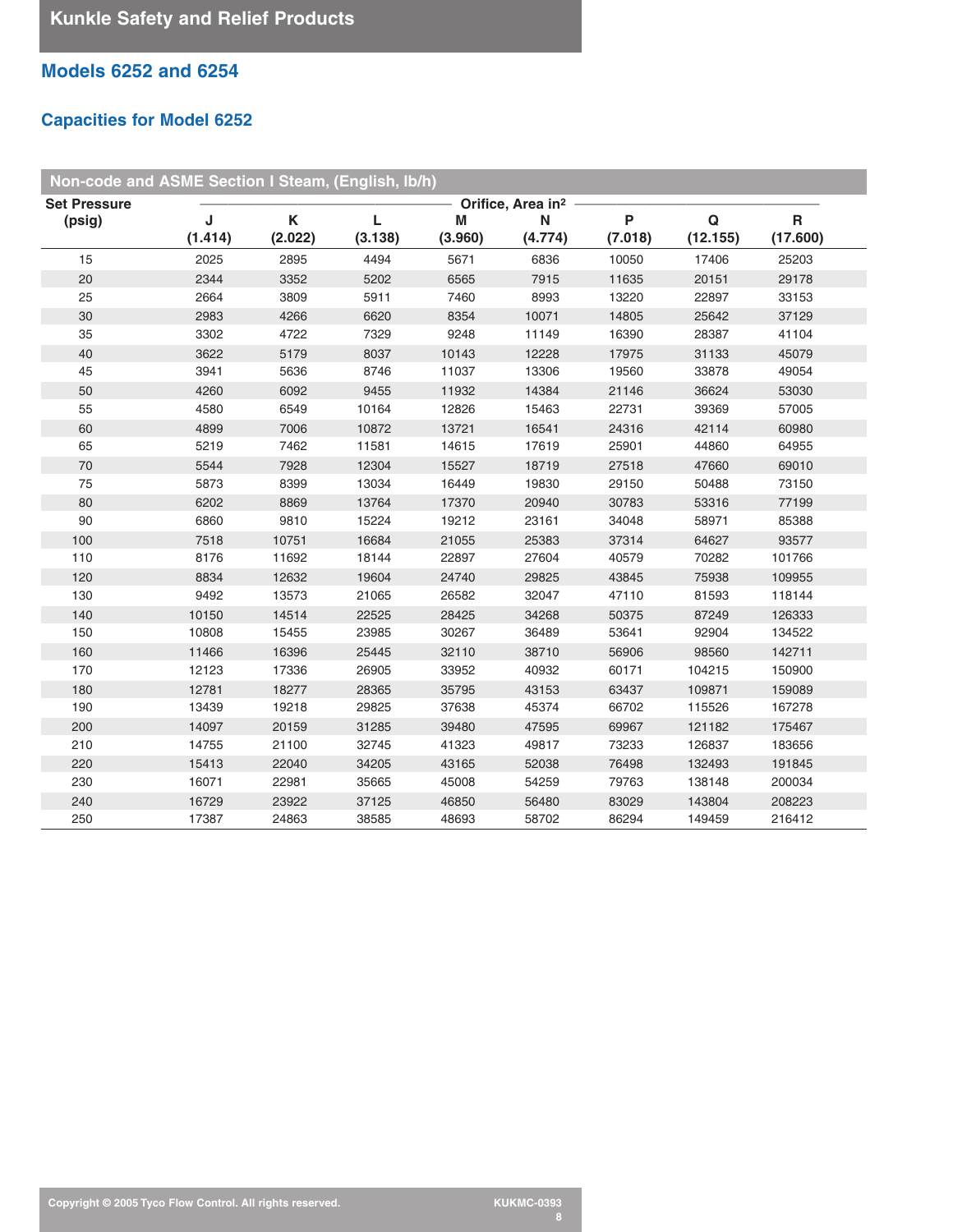# **Capacities for Model 6252**

| <b>Set Pressure</b> |              |               |               |               | Orifice, Area cm <sup>2</sup> |               |               |                          |
|---------------------|--------------|---------------|---------------|---------------|-------------------------------|---------------|---------------|--------------------------|
| [barg]              | J<br>[9.135] | K<br>[13.045] | L<br>[20.245] | M<br>[25.548] | N<br>[30.581]                 | P<br>[45.277] | Q<br>[78.419] | $\mathsf R$<br>[113.548] |
| 1.0                 | 905          | 1292          | 2005          | 2530          | 3029                          | 4485          | 7767          | 11247                    |
| 1.5                 | 1115         | 1592          | 2471          | 3119          | 3733                          | 5527          | 9573          | 13861                    |
| 2.0                 | 1326         | 1893          | 2938          | 3707          | 4437                          | 6570          | 11378         | 16476                    |
| 2.5                 | 1536         | 2193          | 3404          | 4295          | 5141                          | 7612          | 13184         | 19090                    |
| 3.0                 | 1746         | 2494          | 3870          | 4884          | 5845                          | 8655          | 14990         | 21705                    |
| 3.5                 | 1957         | 2794          | 4336          | 5472          | 6550                          | 9697          | 16795         | 24319                    |
| 4.0                 | 2167         | 3094          | 4802          | 6060          | 7254                          | 10740         | 18601         | 26934                    |
| 4.5                 | 2377         | 3395          | 5268          | 6648          | 7958                          | 11782         | 20407         | 29548                    |
| 5.0                 | 2593         | 3702          | 5746          | 7251          | 8679                          | 12850         | 22256         | 32226                    |
| 5.5                 | 2809         | 4012          | 6226          | 7857          | 9404                          | 13924         | 24116         | 34919                    |
| 6.0                 | 3026         | 4321          | 6706          | 8463          | 10130                         | 14998         | 25976         | 37612                    |
| 6.5                 | 3243         | 4631          | 7186          | 9069          | 10855                         | 16072         | 27836         | 40305                    |
| 7.0                 | 3459         | 4940          | 7666          | 9675          | 11580                         | 17146         | 29696         | 42998                    |
| 7.5                 | 3676         | 5249          | 8147          | 10281         | 12305                         | 18219         | 31555         | 45691                    |
| 8.0                 | 3893         | 5559          | 8627          | 10886         | 13031                         | 19293         | 33415         | 48384                    |
| 8.5                 | 4109         | 5868          | 9107          | 11492         | 13756                         | 20367         | 35275         | 51077                    |
| 9.0                 | 4326         | 6177          | 9587          | 12098         | 14481                         | 21441         | 37135         | 53770                    |
| 9.5                 | 4543         | 6487          | 10067         | 12704         | 15206                         | 22515         | 38995         | 56463                    |
| 10.0                | 4759         | 6796          | 10547         | 13310         | 15932                         | 23588         | 40855         | 59156                    |
| 10.5                | 4976         | 7106          | 11027         | 13916         | 16657                         | 24662         | 42714         | 61849                    |
| 11.0                | 5193         | 7415          | 11508         | 14522         | 17382                         | 25736         | 44574         | 64542                    |
| 11.5                | 5409         | 7724          | 11988         | 15128         | 18108                         | 26810         | 46434         | 67235                    |
| 12.0                | 5626         | 8034          | 12468         | 15734         | 18833                         | 27884         | 48294         | 69928                    |
| 12.5                | 5843         | 8343          | 12948         | 16340         | 19558                         | 28957         | 50154         | 72621                    |
| 13.0                | 6059         | 8652          | 13428         | 16946         | 20283                         | 30031         | 52013         | 75314                    |
| 13.5                | 6276         | 8962          | 13908         | 17551         | 21009                         | 31105         | 53873         | 78006                    |
| 14.0                | 6493         | 9271          | 14388         | 18157         | 21734                         | 32179         | 55733         | 80699                    |
| 14.5                | 6709         | 9581          | 14868         | 18763         | 22459                         | 33253         | 57593         | 83392                    |
| 15.0                | 6926         | 9890          | 15349         | 19369         | 23184                         | 34327         | 59453         | 86085                    |
| 15.5                | 7143         | 10199         | 15829         | 19975         | 23910                         | 35400         | 61312         | 88778                    |
| 16.0                | 7359         | 10509         | 16309         | 20581         | 24635                         | 36474         | 63172         | 91471                    |
| 17.2                | 7879         | 11251         | 17461         | 22035         | 26375                         | 39051         | 67636         | 97934                    |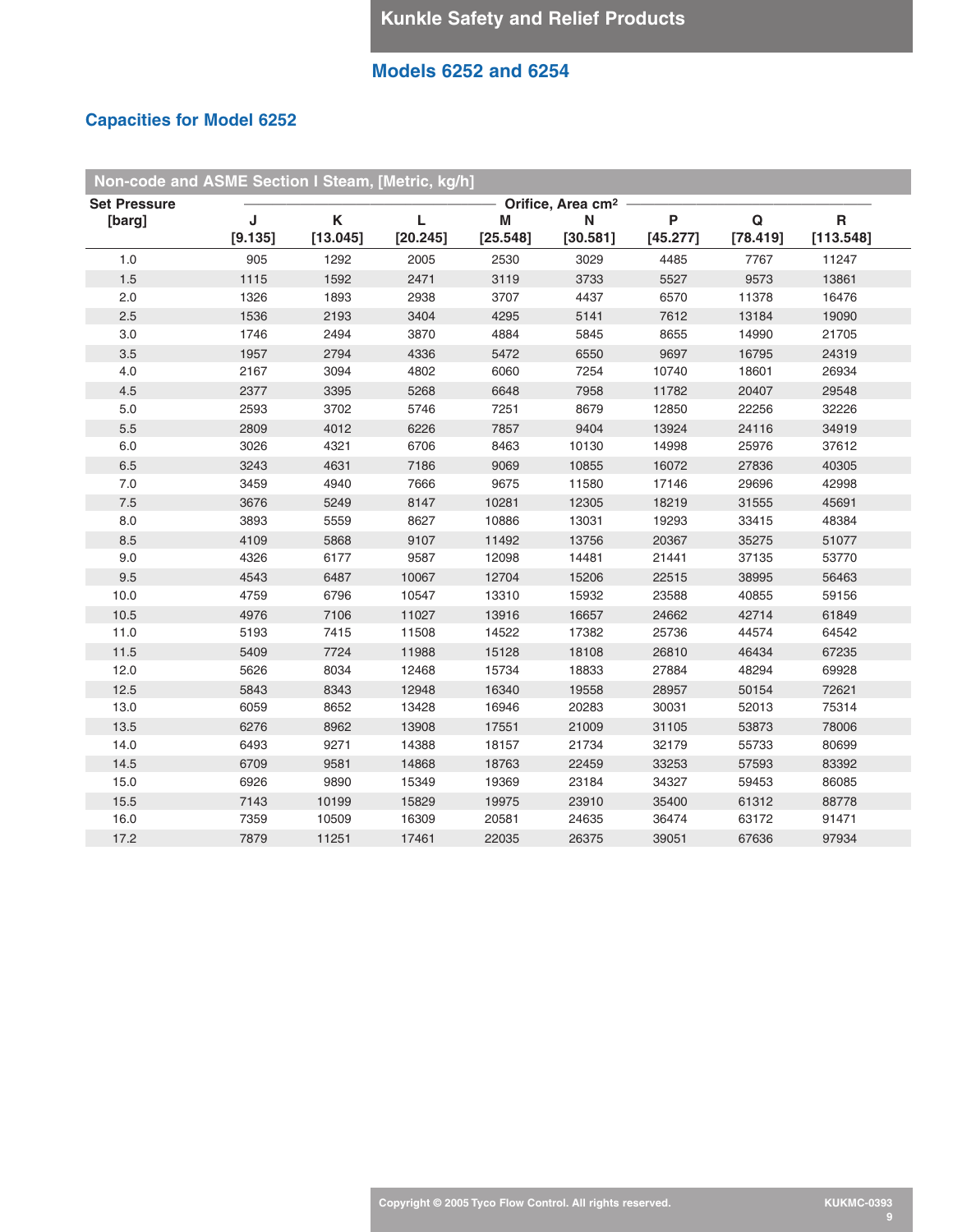### **Capacities for Model 6254**

|                     |         | <b>ASME Section IV Steam, (Ib/h) [kg/h]</b> |          |                                                  |          |          |
|---------------------|---------|---------------------------------------------|----------|--------------------------------------------------|----------|----------|
| <b>Set Pressure</b> |         |                                             |          | Orifice, Area in <sup>2</sup> [cm <sup>2</sup> ] |          |          |
| (psig)              | J       | Κ                                           |          | М                                                | N        | Р        |
| [barq]              | 1.414   | 2.022                                       | 3.138    | 3.960                                            | 4.774    | 7.018    |
|                     | [9.123] | [13.045]                                    | [20.245] | [25.548]                                         | [30.800] | [45.277] |
| 15                  | 2215    | 3168                                        | 4916     | 6204                                             | 7479     | 10994    |
| [1.0]               | [1003]  | [1435]                                      | [2227]   | [2810]                                           | [3388]   | [4980]   |

### **Order Information - Models 6252 and 6254**

| <b>Model Number/Order Guide</b>                                                                                                                                                                                                                                                                                   |
|-------------------------------------------------------------------------------------------------------------------------------------------------------------------------------------------------------------------------------------------------------------------------------------------------------------------|
| <b>Model Number</b><br>1<br>2<br>3<br>4<br>5<br>6<br>7<br>8<br>9<br>10<br>11<br>12 <sup>2</sup><br>13<br>14<br>15<br><b>Position</b>                                                                                                                                                                              |
| F<br>S<br>$\overline{2}$<br>5<br>2<br>L<br>K<br>0<br>A<br>0<br>0<br>2<br>6<br>1<br>0<br><b>Example</b>                                                                                                                                                                                                            |
| Model-<br>6252<br>6254                                                                                                                                                                                                                                                                                            |
| <b>Connection Model -</b><br>A - Female x Female<br>F - 250# Flange x Female<br>K - 250# Flange x 125# Flange                                                                                                                                                                                                     |
| Orifice<br>J<br>N<br>P<br>K<br>L<br>Q<br>R<br>м                                                                                                                                                                                                                                                                   |
| Inlet Size -<br>G - 1 <sup>1</sup> /2-inch [38.1] K - 3-inch [76.2]<br>H - 2-inch [50.8] M - 4-inch [101.6]<br>$J - 2^{1/2}$ -inch [63.5] P - 6-inch [152.4]                                                                                                                                                      |
| Variation (01 through 99) -<br>01 - Plain lever<br>02 - Plain lever with gag                                                                                                                                                                                                                                      |
| <b>Design Revision</b><br>Indicates non-interchangeable revision.<br>Dash (-) if original design.                                                                                                                                                                                                                 |
| Valve Service - Marian Marian Marian Marian Maria<br>A - Steam ASME Section I (Model 6252 only)<br>G - Steam ASME Section IV (Model 6254 (15 psig) [1.0 barg] only)<br>K - Air ASME Section VIII (Model 6252 only)<br>L - Steam ASME Section VIII (Model 6252 only)<br>N - Non-code Air/Gas<br>P - Non-code Steam |
| <b>Spring Material</b>                                                                                                                                                                                                                                                                                            |

# S - Steel (plated)

### **Set Pressure**

Model 6252 - 10 psig [0.34 barg] (0005) through 250 psig [17.2 barg] (0250) Model 6254 - 15 psig [1.0 barg] (0015)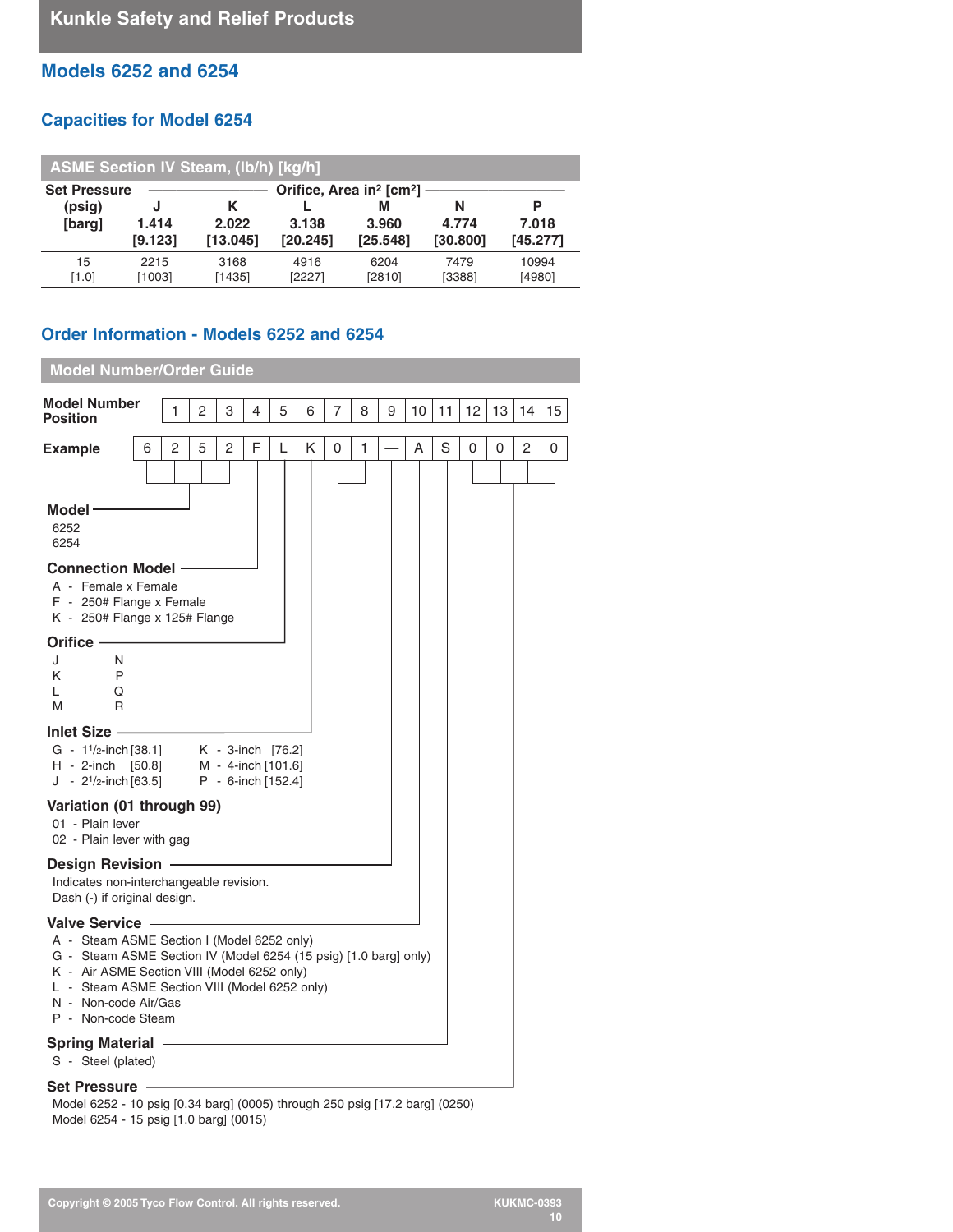**Kunkle Safety and Relief Products**